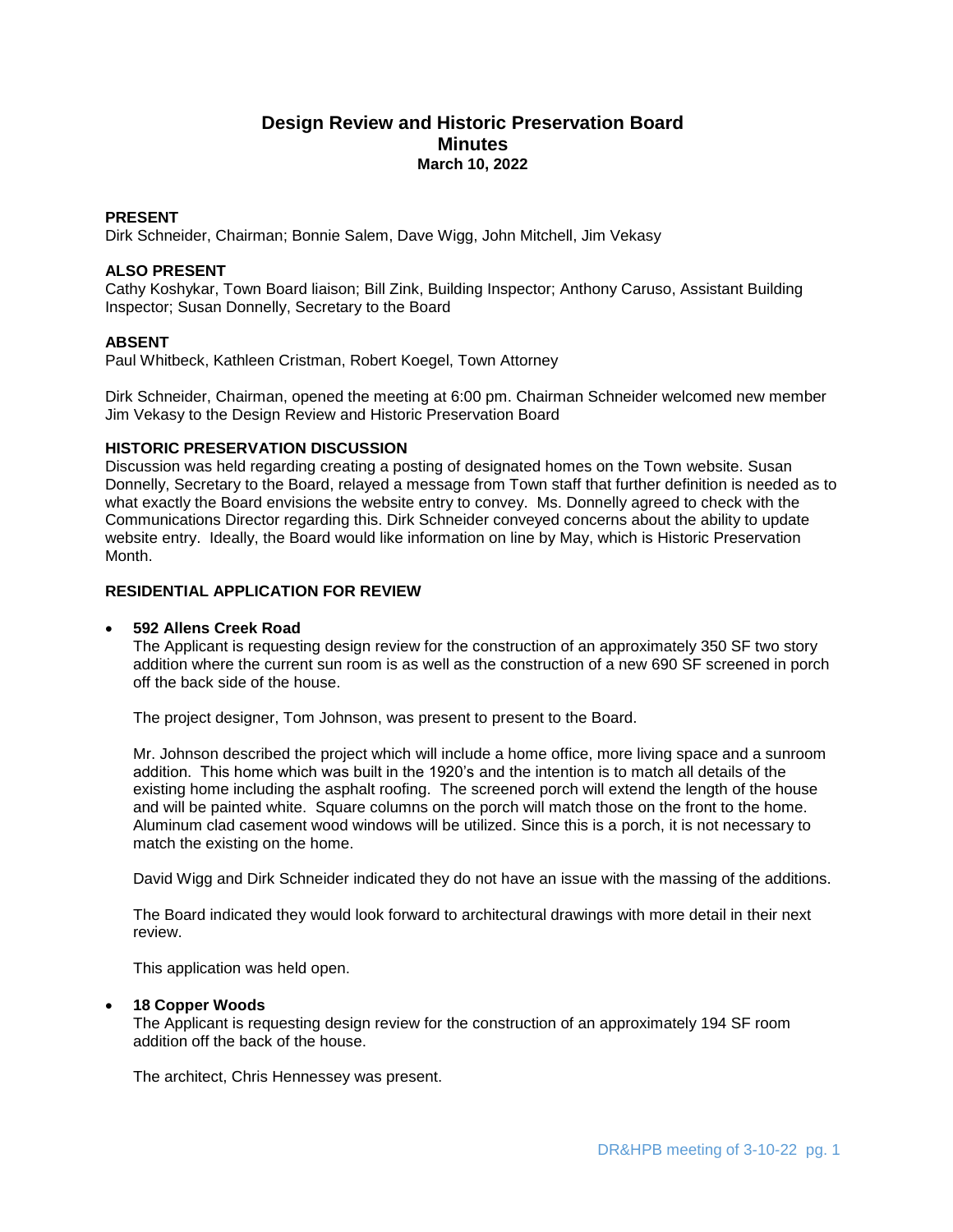Ms. Hennessey described the project. All materials will match the existing and the gable on the new addition will match the existing sunroom gable.

Bonnie Salem moved to approve the application as submitted.

John Mitchell seconded.

All Ayes.

## **37 Washington Road**

The Applicant is requesting design review for the construction of an approximately 223 SF 3 season room addition off the back of the house.

Ross Morrelli of Five Star Improvement was present to represent the homeowners.

Mr. Morrelli indicated that the siding where the addition will go would be removed and will be repurposed on the addition. The new roof on the addition will match the existing. A sliding glass door will be installed.

John Mitchell moved to approve the application as submitted.

David Wigg seconded.

All Ayes.

### **RESIDENTIAL APPLICATION FOR REVIEW – NEW HOMES**

#### **5 Black Wood Circle**

The Applicant is requesting design review for the construction of a one story single family home. The home will be approximately 1921 SF and will be located in the Wilshire Hill Subdivision.

Bill Arieno, representing Pride Mark Homes, addressed the Board.

Mr. Arieno presented the Board with photos of adjacent homes to this proposed structure. It will feature a stone return on the side elevation from the front elevation.

David Wigg moved to approve the application as submitted.

Bonnie Salem seconded.

All Ayes.

### **57 & 59 Skylight Trail**

The Applicant is requesting design review for the proposed construction of a new town home dwelling. The proposed building will consist of 2 attached single family dwellings sharing a common wall. Lot 23 (59 Skylight Trail) will be approximately 2000 SF and Lot 24 (57 Skylight Trail) will be 1852 SF. The town homes will be located in the Alpine Ridge development.

Bill Arieno was the representative for Morrell Builders for this application.

Mr. Arieno indicated that this is a front load garage but a side load garage is across the street. He also stated that the garage door, front door and colors will be different than others in the vicinity.

Dirk Schneider moved to approve the application as submitted.